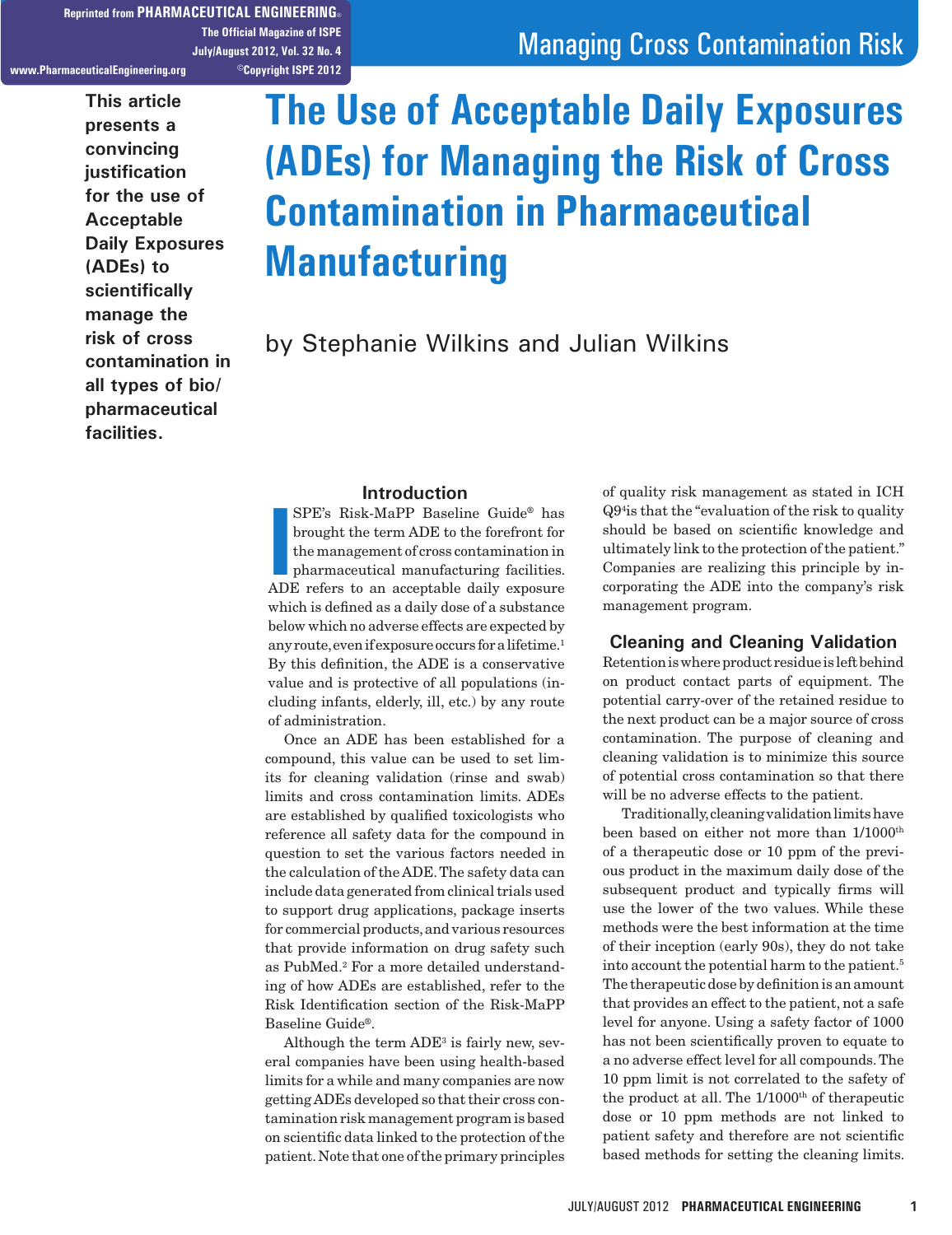# Managing Cross Contamination Risk

As discussed previously, the ADE is based on scientific data analyzed by toxicologists to set safe levels for long term exposure without adverse effects. Using the ADE to set cleaning limits provides the scientific justification as the basis for the limits as required by the FDA.6

The use of ADE values to determine cleaning limits is gaining acceptance from the pharmaceutical industry and more importantly the regulatory bodies. For example, at the ISPE Risk-MaPP launch sessions in Brussels September 2010, the presentation by Catherine Lefebvre of Agence française de sécurité sanitaire des produits de santé (AFSSAPs ) – the French Agency for the Safety of Health Products stated:

"*Some MSs are considering that the approach with the ADI is an improvement for risk evaluation over the arbitrary appoach of 1/1000th of the lowest clinical dose or 10 ppm.*"7

MSs refers to the member states of the European Medicines Agency (EMA) and Acceptable Daily Intake (ADI) is synonymous with ADE.

In October of 2011, the EMA Safety Working Party in response to a request from the EMA GMP/GDP Inspectors Working Group published their Concept Paper on "the development of toxicological guidance for use in risk identification in the manufacture of different medicinal products in shared facilities" where they state:

"*Currently toxicological data are not always used in establishing limits for cross-contamination. In some cases arbitrary limits such as 1/1000th of the lowest clinical dose or 10ppm are used as limits for cleaning validation. These limits do not take account of the available pharmacological/ toxicological data and possible duration of exposure and may be too restrictive or not restrictive enough. A more scientific approach based on current available pharmacological and toxicological information is required to establish threshold values to be used as part of the overall quality risk management in shared facilities."*<sup>8</sup>

# **Selecting Cleaning Limits**

In some cases, the acceptance limit calculated with the ADE may be significantly higher than the limit calculated with either the 1/1000<sup>th</sup> of therapeutic dose or 10 ppm. Many are tempted to set the cleaning limits based on the lowest value determined by using the ADE, 1/1000<sup>th</sup> of a therapeutic dose or 10 ppm methods because many feel lowering the limit makes the process more robust. But in actuality by artificially lowering the limit the process may be more prone to failures. First remember that the ADE is a very conservative value set on data that is used to approve the product, support labeling claims and is evaluated by toxicologists. This is a safe limit. Lowering the limit does not make the limit "safer," but it does tend to bring the limit down to the level of the data, hence a larger probability of failure. The best way to have a more robust process is to improve the process (clean better),





not lower the limits. The margin of safety for the process is determined by the difference between the highest data point to the acceptance limit. As shown in Figure 1, the margin of safety is actually reduced when the limit is artificially lowered.

Some companies also may use the LD50 to set the cleaning limit by calculating an ADI based on modifying the LD50 by a safety factor to determine a No Observed Effect Level (NOEL). The LD50 represents the lethal dose of 50% of the test population. This method is described in the APIC's "Guide to Cleaning Validation in API Plants" and "Guidance on Aspects of Cleaning Validation in Active Pharmaceutical Ingredient Plants"9 where the underlying document that is referenced for this approach clearly states that using the LD50 to determine the NOEL to calculate the ADI is an interim approach and is not a substitute for actual testing for the NOEL.10 Clearly, there are adverse effects before death so the use of this value to set safe cleaning limits is not scientifically valid nor is it a safe value.

There may be situations where the limit calculated with the ADE is a large value that would not be acceptable as a carry over to another product even though it will be considered a safe amount. In these situations, visually clean would become the overriding acceptance value where the visual detection threshold is typically 4 mcg/cm<sup>2</sup> or less.<sup>11</sup> In these cases, using visual inspection as the method of detection can significantly save time and cost since analytical methods are not necessary because the visual threshold is more stringent than the calculated acceptance limit (safe limit).

Verification that equipment is clean to the required limit is necessary after each cleaning prior to using the equipment for the next product. It is important to note the distinction between cleaning validation which proves that a particular method will in fact clean to the necessary levels and cleaning verification which shows that the cleaning did in fact clean to the necessary levels. This distinction becomes much more necessary with manual systems. Automated systems should in fact perform as validated unless there is a failure that is usually noted by the equipment as an alarm condition. Manual systems are variable just by virtue of human nature. In manual situations, it is more important to verify the equipment is clean to the necessary limits each time. So it becomes advantageous to have limits that are above the visual threshold so that visual inspection can safely be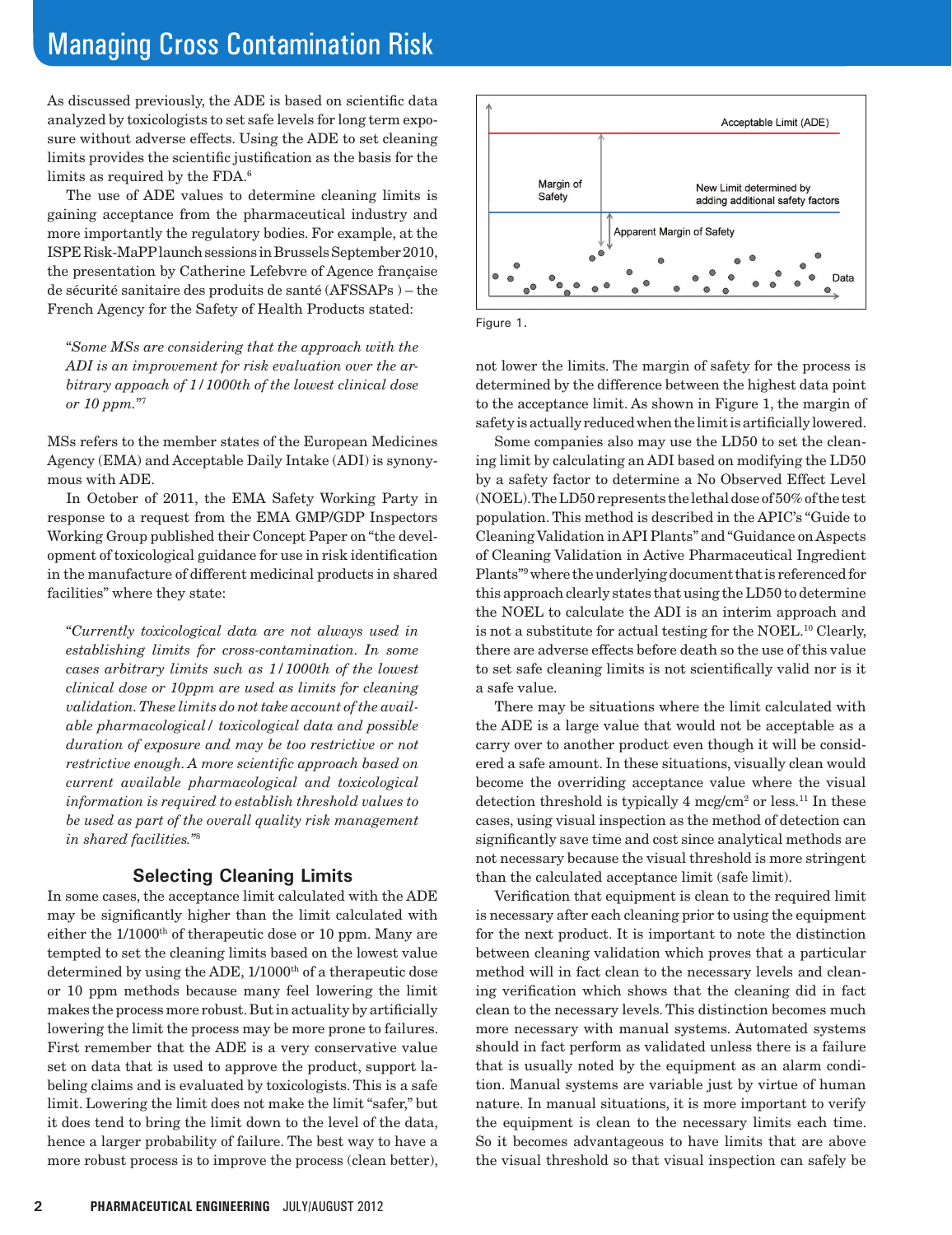the verification method. When limits are below the visual threshold, other methods are necessary to prove the cleaning is meeting the requirements.

As more data are collected on the actual results of the cleanings, statistical analysis should be used to help determine the process control limit $12$  where the process naturally works, alert limits where the process begins to veer out of the normal operating range, and action limits where the process is trending out of control, but still well within the overall acceptance limits. The advantage of this type of hierarchy of limits is that remediation can be implemented well before the process is out of control and far from the acceptance limit. This also minimizes the number of cleaning validation failures that require extensive root cause analysis and justification on acceptability of the product affected by the failure.

### **Cross Contamination**

ADEs can be used to assess the risk of cross contamination by several methods. The true test is to analyze product for the presence of the previous product. This is not really an ideal situation as it is akin to testing quality into the product. Obviously, it is preferred to build quality into the system. Processes can be and should be challenged for their ability to minimize the risk of cross contamination through several testing scenarios that can then provide some scientific basis to predict the likelihood of the risk of cross contamination.

One test is similar to surrogate testing containment systems where a surrogate material is processed and testing is in place to determine the level of containment the system provides. To adapt this testing scenario for determining the risk of cross contamination, a placebo should be processed into final dosage form after the surrogate also has been processed into final dosage form with the required cleaning processes between the two "products" and then the placebo is analyzed for the presence of the surrogate.13For the test to be meaningful, a statistically relevant number of samples should be analyzed. A statistical analysis should be used to determine the process capability of the system. The system should then be routinely monitored against this process capability and similar to the cleaning systems outlined above, alert and alarm limits can be set and monitored where the actual acceptance limit based on the ADE is well above these limits.

Another testing scenario is to collect data relative to the potential for mechanical and airborne transfer in the facility. Care should be taken when obtaining data to support the potential occurrence of cross contamination due to mechanical and airborne transfer as merely determining the presence via air sampling or swab samples does not indicate that cross contamination by these routes is inevitable. Some companies are gathering and analyzing data to assist them in creating databases that are used to help predict the likelihood of mechanical or airborne transfer leading to an increased risk of cross contamination.

In addition, it is necessary to prove whatever systems are in place to manage the risk of cross contamination are working as intended and are indeed supporting the management of cross contamination. The FDA is citing firms for the lack

of monitoring for cross contamination. Some firms assume this means testing the product for the presence of another product. This should be a last resort scenario. Firms should be monitoring the systems in place to manage the risk of cross contamination. For example, containment systems if used should be challenged to prove that they are containing to the levels needed. Pressure cascades are often used as a means to managing the risk of cross contamination and as such verification that the necessary cascades are in place is also needed as well as proving the pressure cascades are indeed managing the risk. These systems should be challenged at regular intervals as part of the ongoing monitoring requirements for the management of cross contamination. The key to success is to use science as the basis.

## **Conclusion**

ADEs should be used as the basis for cross contamination limits as they are protective of patient health, are conservative and are scientifically derived. In many cases, the ADE derived limit provides a large margin of safety from actual results. In cleaning, the ADE derived limits also allows more compounds to have acceptable limits above the threshold for visual detection so that analytical methods are not necessary to determine if the equipment is adequately cleaned. In some cases, the limit may be significantly above the ADE so that visual inspection also may be considered for the validated method.14

It may be tempting to set cleaning validation limits based on the lowest of the following criterion:

- ADE based limit
- • 1/1000th of therapeutic dose method
- 10 ppm in the rinse water
- LD50

This will not lead to safer, better cleaning, but actually to increased failures as the limits will start to approach the level of the data leaving no apparent safety margin. It has already been stated that the ADE is a very conservative number based on the adverse effects that could occur to a patient, so why is there a need to add additional conservatism to this limit? The best way to protect the patient from inadequate cleaning is to actually clean better.

In many cases, the ADE derived limit will actually be higher than the limits calculated using the  $1/1000<sup>th</sup>$  of therapeutic dose or 10 ppm and in some cases, it will be much higher. In all cases where the ADE value is higher than the more traditional methods, the visual detection threshold will actually override and become the acceptance limit. Following this thought process based on documented visual threshold limits, the highest limit for cleaning would be 4 mcg/cm2.15

In addition, with release of the FDA's new Process Validation Guide, the use of statistical analysis to determine operating parameters is gaining more momentum. As data is collected on the performance of the cross contamination management program, they can be statistically analyzed to determine process control limits where the process typically